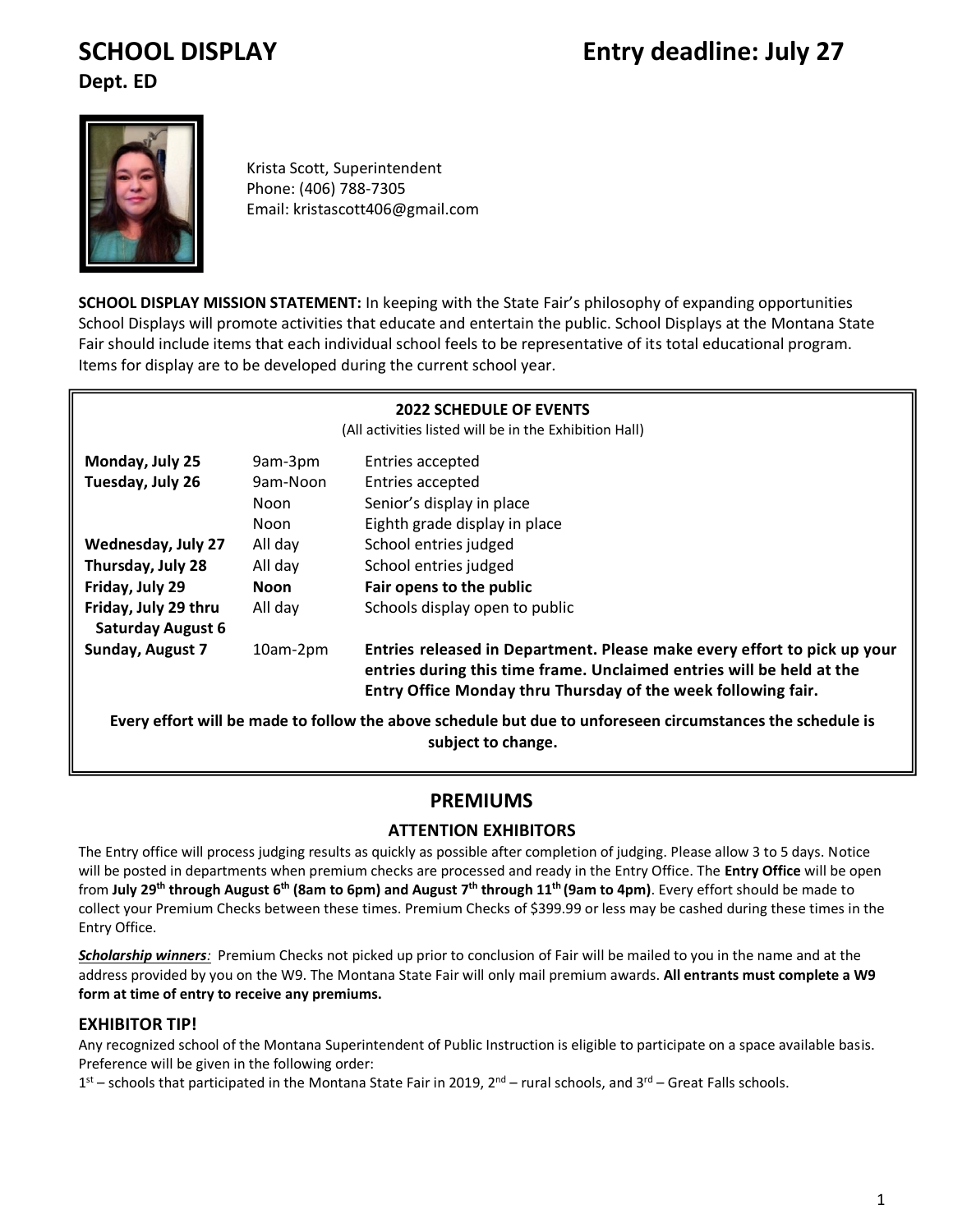#### **RULES & REGULATIONS**

- 1. All participants at Montana State Fair events are responsible for reading the Montana State Fair GENERAL INFORMATION Section and complying with policies listed therein. This section is located at cascadecountymt.gov under the Live-Work-Play tab.
- 2. AGREEMENT TO ALL RULES AND REGULATIONS HEREIN STATED IS UNDERSTOOD WHEN THE EXHIBITOR SUBMITS THE ENTRY FORM.
- 3. Displays should offer representation from the entire school.
- 4. All projects displayed must have been developed during the current school year to qualify for ribbons.
- 5. Display areas may not be encased.
- 6. Each school is responsible for transporting, setting up, taking down and removing their displays at Montana State Fair by the dates and times listed.

#### **JUDGING**

- 1. Individual works submitted by students will be judged on quality of project, neatness, etc. Ribbons will be awarded on merit.
- 2. Group projects submitted by grades will be judged on overall quality, neatness, etc. Ribbons will be awarded on merit.
- 3. Individual and group projects will be judged on their own merit and not compared from one school system to another.
- 4. Displays will be judged for overall effect. Rosettes will be awarded as merited.
- 5. **DIVISION 1, 2, & 3 EXHIBITS MUST BE LABELED WITH NAME, GRADE, SCHOOL, CONTACT PHONE NUMBER & MEDIA ON THE FRONT OF THE PIECE.**
- 6. **DIVISION 4 LABELED as in rule 5, OMITTING SCHOOL NAME.**
- 7. Individual pieces may be moved for the Montana studies section, Native American studies section, Poetry section, Science Fair Projects, Fair Theme Art, and projects made from recycled materials.

# **DIVISIONS/CLASSES**

# **DIVISION 1: SCHOOL DISPLAYS DIVISION 2: FARM UNIT DIVISION 3: INDUSTRIAL ARTS**

# **DIVISION 4: HOME SCHOOL DIVISION 5: EIGHTH GRADE SCHOLARSHIP DIVISION 6: HIGH SCHOOL SCHOLARSHIP**

### **DIVISION 1: SCHOOL DISPLAYS**

#### **REGULATIONS:**

- 1. All articles included in display should be LIMITED TO THE BEST REPRESENTATIVES of any given project.
- 2. School representatives should choose projects to include a wide representation of their curriculum and extra-curricular activities, K-12.
- 3. Individual and group projects will be judged on their own merit and will not be compared to projects from other schools. Ribbons will be awarded as merited.

#### **ENTRY FEE:** None

**PREMIUMS:** Rosettes & ribbons awarded for outstanding work **CLASSES:**

ED-1-1 School Display

#### **DIVISION 2: FARM UNIT**

*A highlight to our department is the farm unit, which is open to all elementary students.* **REGULATIONS:**

- 1. Farm unit must be placed on a sturdy board, no larger than 20" x 27" and 12" tall.
- 2. In response to requests, farms, plantations, wildlife habitats, etc. will be accepted in this unit.

**ENTRY FEE:** None

**PREMIUMS:** Rosettes & ribbons awarded for outstanding work.

#### **CLASSES:**

ED-2-1 Farm Unit

#### **DIVISION 3: INDUSTRIAL ARTS**

#### **REGULATIONS:**

- 1. Includes wood, leather, metal, and other shop projects.
- 2. Open to any  $7<sup>th</sup>$   $12<sup>th</sup>$  grade student.
- 3. Large projects must be pre-approved due to limited space.
- 4. Best in Show and Reserve Best in Show will be awarded a prize.

#### **ENTRY FEE:** None

**PREMIUMS:** Rosettes and ribbons awarded for outstanding work.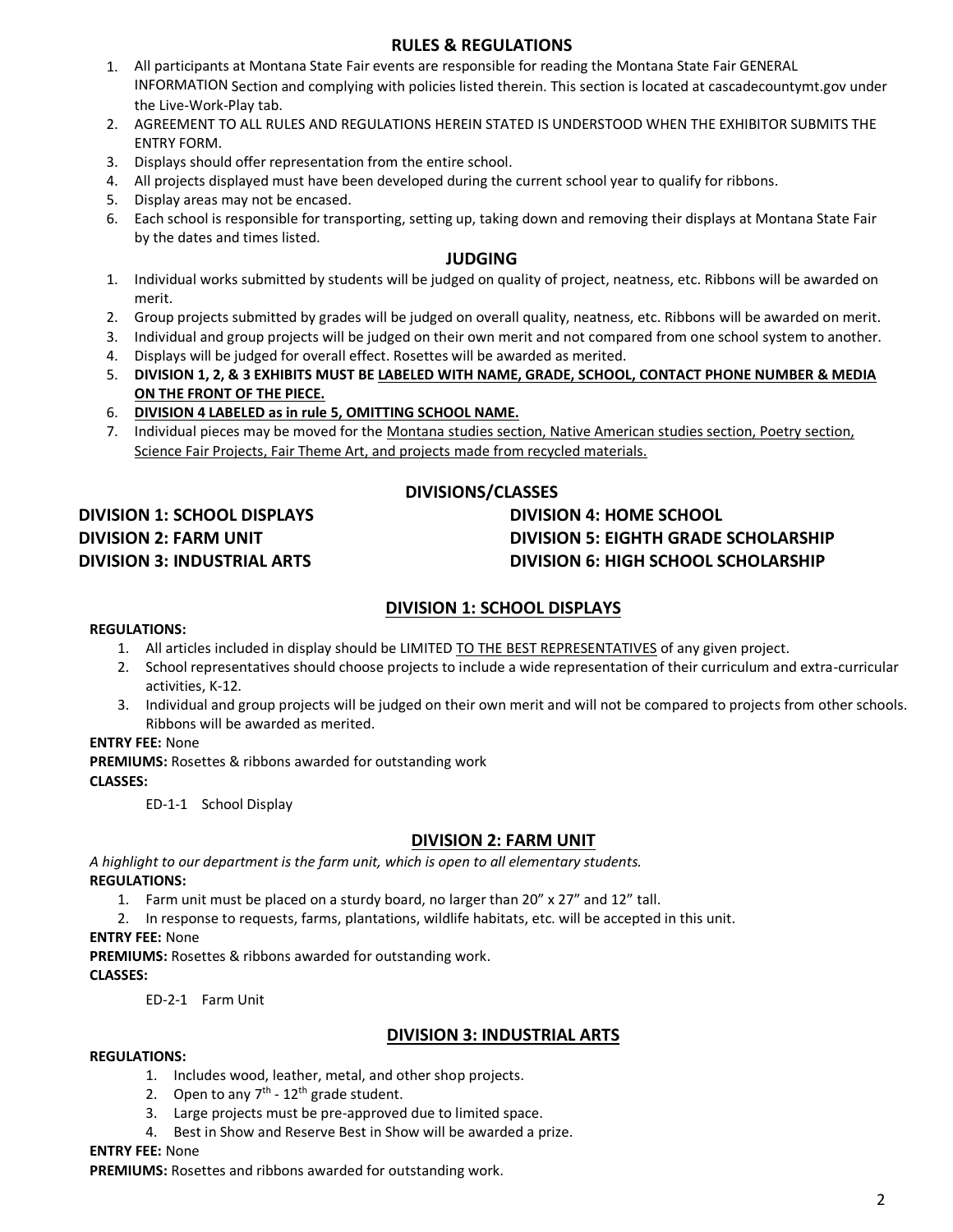#### **CLASSES:**

ED-3-1 Industrial Arts

# **DIVISION 4: HOME SCHOOL**

#### **REGULATIONS:**

- 1. Open to any child educated in a home school program Grades K-12.
- 2. Limited to one project per child due to limited space.
- 3. Large projects must be pre-approved due to limited space.

#### **ENTRY FEE:** None

**PREMIUMS:** Rosettes and ribbons awarded for outstanding work.

**CLASSES:** 

ED-4-1 Home School

### **DIVISION 5: EIGHTH GRADE SCHOLARSHIP**

#### **REGULATIONS:**

- 1. Artist will have been enrolled in  $8<sup>th</sup>$  grade in a Montana school during the current school year.
- 2. Artists will be 8<sup>th</sup> grade graduates of the current school year.
- 3. Three selections of the artist's work will be offered for display. These selections must be of different media, including: calligraphy, lettering, ceramics, collage, commercial art, chalk, pastels, charcoal, colored pencil, ink, markers, oil, crayons, graphic paints, mixed media, sculpture, scratch board, or silk-screening painting.
- 4. Each entry must be in place by noon of the Tuesday prior to fair.
- 5. Flat work must be conventionally mounted and ready to be displayed. **The artist's name, media, title of work, contact phone number, and school needs to be on the back of the work.**
- 6. School Display Department Superintendents reserve the right to select from school displays any pieces that fulfill the requirements for the scholarship.
- 7. All exhibitors will need to provide the following information on a separate sheet of paper with their selections:
	- a. Name, address, and phone number
	- b. School
	- c. Description of artwork
	- d. Future plans

#### **8. All entrants must complete a W9 form at time of entry to receive any premiums.**

#### **ENTRY FEE:** None

**PREMIUMS:** Scholarships will be awarded to three graduating 8th graders: Scholarship One - \$100;

Scholarship Two: \$75; Scholarship Three: \$50

#### **CLASSES:**

ED-5-1 Middle School Art Scholarship

# **DIVISION 6: HIGH SCHOOL SCHOLARSHIP**

#### **REGULATIONS:**

- 1. Artist will have been enrolled in a Montana high school during the current school year.
- 2. Artists will be seniors of the current year.
- 3. Three selections of the artist's work will be offered for display. These selections must be of different media, including: calligraphy, lettering, ceramics, collage, commercial art, chalk, pastels, charcoal, colored pencil, ink, markers, oil, crayons, graphic paints, mixed media, sculpture, scratch board, or silk-screening painting.
- 4. Each entry must be in place by noon of the Tuesday prior to fair.
- 5. Flat work must be conventionally mounted and ready to be displayed. **The artist's name, media, title of work, contact phone number, and school needs to be on the back of the work.**
- 6. School Display Department Superintendents reserve the right to select from school displays any pieces that fulfill the requirements for the scholarship.
- 7. All exhibitors will need to provide the following information on a separate sheet of paper with their selections:
	- a. Name, address, and phone number
	- b. School
	- c. Description of artwork
	- d. Future plans

#### **8. All entrants must complete a W9 form at time of entry to receive any premiums.**

#### **ENTRY FEE:** None

**PREMIUMS:** Scholarships will be awarded to three graduating seniors: Scholarship One - \$150;

Scholarship Two: \$100; Scholarship Three: \$50

#### **CLASSES:**

ED-6-1 High School Art Scholarship